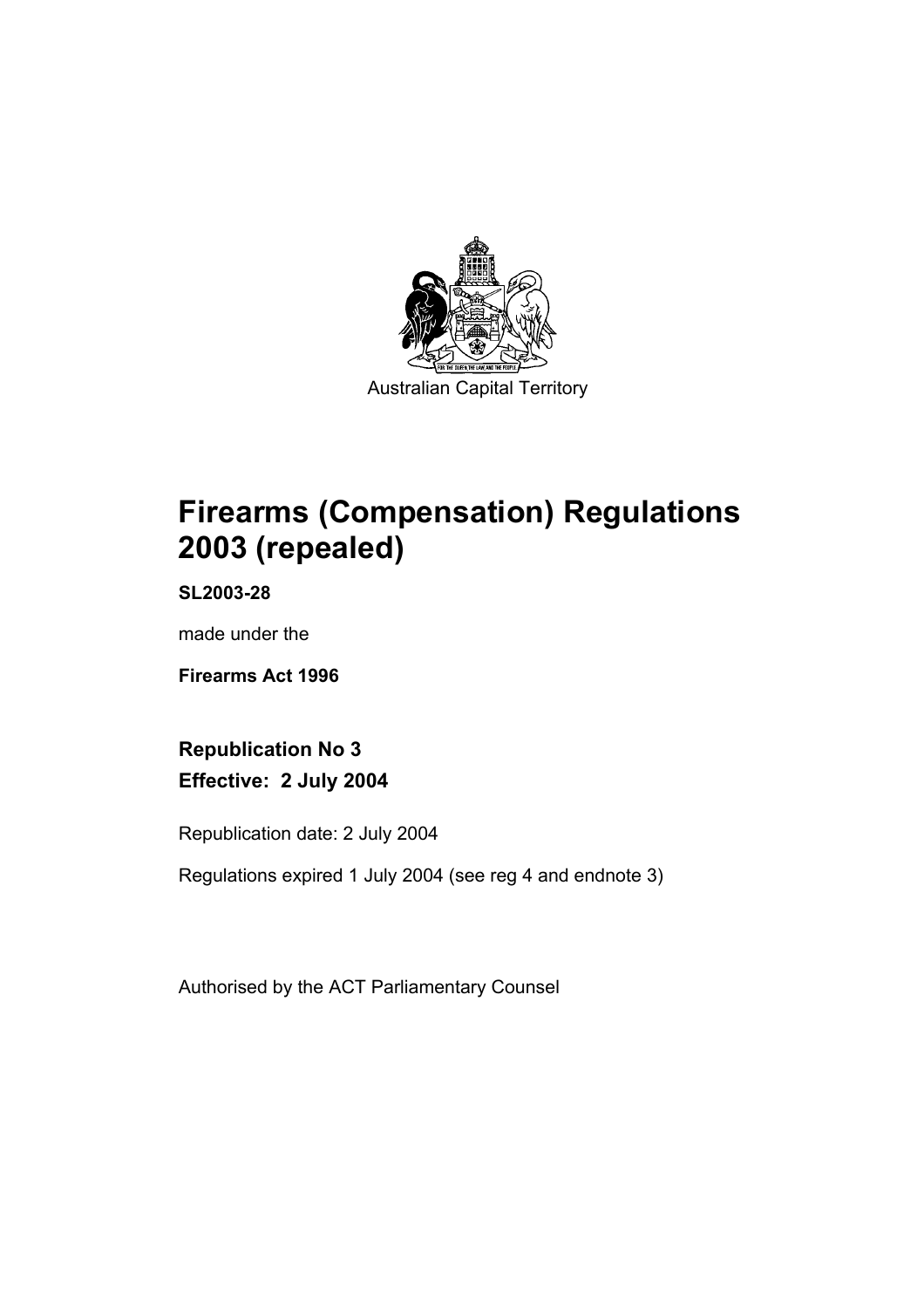## **About this republication**

## **The republished law**

This is a republication of the *Firearms (Compensation) Regulations 2003* (repealed), made under the *Firearms Act 1996*, including any amendment made under the *Legislation Act 2001*, part 11.3 (Editorial changes).It also includes any commencement, amendment, repeal or expiry affecting the republished law to 2 July 2004.

The legislation history and amendment history of the republished law are set out in endnotes 3 and 4.

## **Kinds of republications**

The Parliamentary Counsel's Office prepares 2 kinds of republications of ACT laws (see the ACT legislation register at www.legislation.act.gov.au):

- authorised republications to which the *Legislation Act 2001* applies
- unauthorised republications.

The status of this republication appears on the bottom of each page.

## **Editorial changes**

The *Legislation Act 2001*, part 11.3 authorises the Parliamentary Counsel to make editorial amendments and other changes of a formal nature when preparing a law for republication. Editorial changes do not change the effect of the law, but have effect as if they had been made by an Act commencing on the republication date (see *Legislation Act 2001*, s 115 and s 117). The changes are made if the Parliamentary Counsel considers they are desirable to bring the law into line, or more closely into line, with current legislative drafting practice.

This republication does not include amendments made under part 11.3 (see endnote 1).

## **Uncommenced provisions and amendments**

If a provision of the republished law has not commenced or is affected by an uncommenced amendment, the symbol  $\mathbf{U}$  appears immediately before the provision heading. The text of the uncommenced provision or amendment appears only in the last endnote.

## **Modifications**

If a provision of the republished law is affected by a current modification, the symbol  $\mathbf{M}$ appears immediately before the provision heading. The text of the modifying provision appears in the endnotes. For the legal status of modifications, see *Legislation Act 2001*, section 95.

## **Penalties**

The value of a penalty unit for an offence against this republished law at the republication date is—

- (a) if the person charged is an individual—\$100; or
- (b) if the person charged is a corporation—\$500.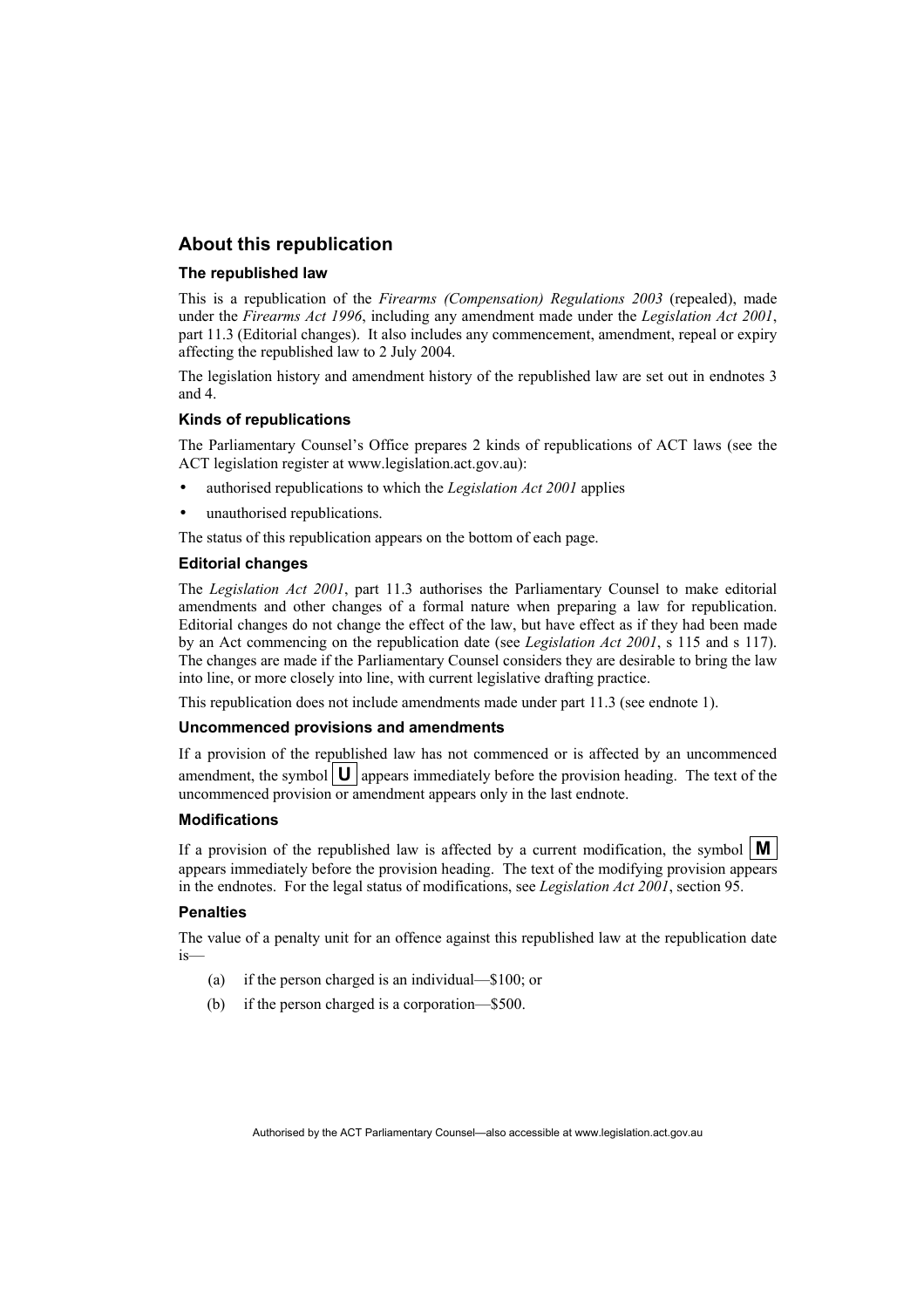

**Firearms (Compensation) Regulations 2003 (repealed)** 

made under the

**Firearms Act 1996** 

# **Contents**

02/07/04

|        |                                                     | Page       |
|--------|-----------------------------------------------------|------------|
| Part 1 | <b>Preliminary</b>                                  |            |
| 1      | Name of regulations                                 | 2          |
| 3      | Application of pt 2                                 | 2          |
| 4      | Expiry                                              | 2          |
| Part 2 | <b>Modification of Act, pt 12</b>                   |            |
| 5      | Act modified-pt 2                                   | 3          |
| 6      | Section 129                                         | 3          |
| 7      | Section 135 (2)                                     | 4          |
| 8      | New section 135A                                    | 4          |
|        |                                                     |            |
| R3     | Firearms (Compensation) Regulations 2003 (repealed) | contents 1 |

Effective: 02/07/04

contents 1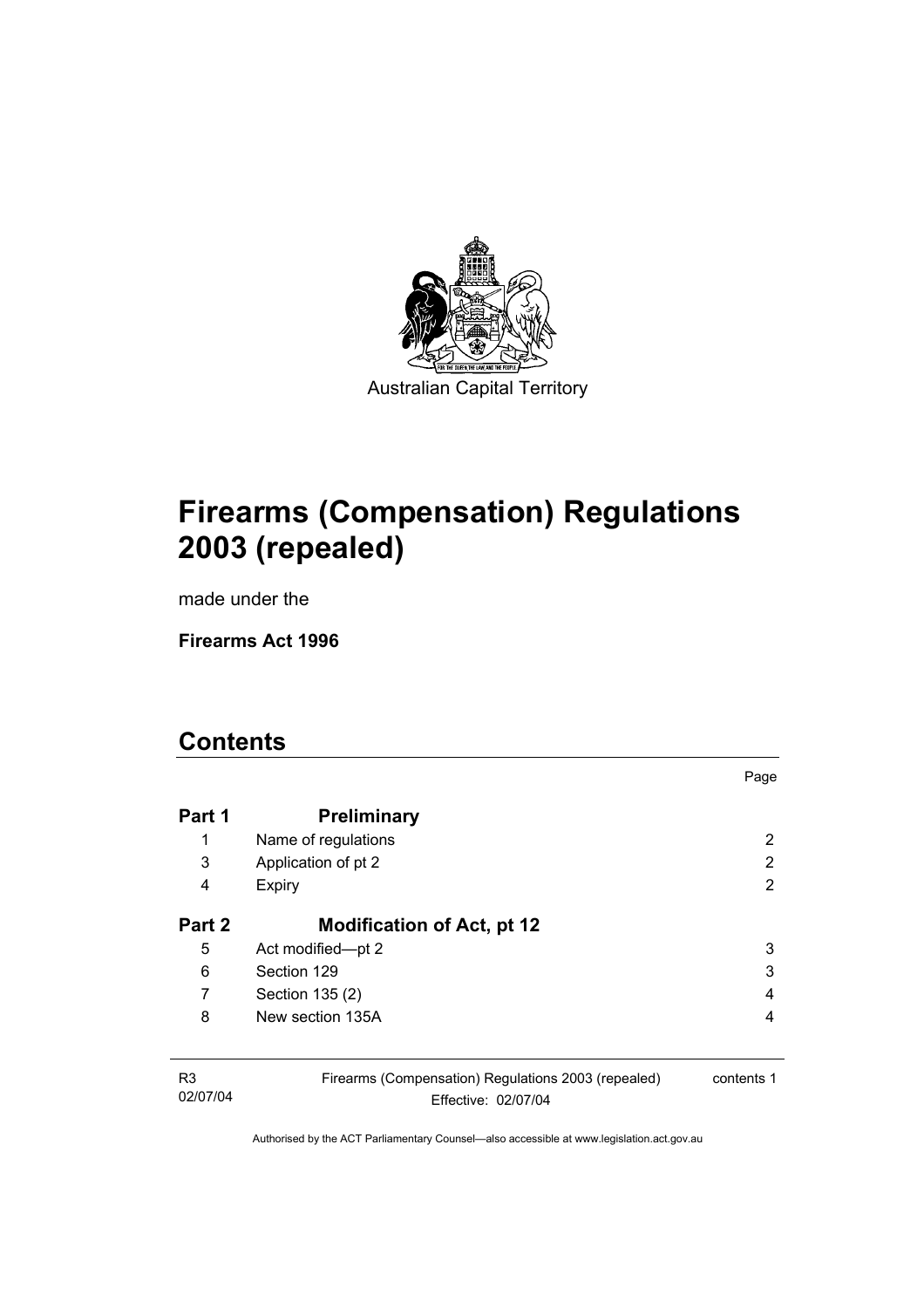## **Contents**

|    |                            | Page |
|----|----------------------------|------|
| 9  | Section 136                | 6    |
| 10 | Section 137 (2)            | 8    |
| 11 | New sections 137A and 137B | 8    |
| 12 | Section 138 (2)            | 10   |
| 13 | Section 139                | 11   |
| 14 | Section 140                | 11   |

## **Endnotes**

|    | About the endnotes     | 12 |
|----|------------------------|----|
| 2  | Abbreviation key       | 12 |
| -3 | Legislation history    | 13 |
| 4  | Amendment history      | 13 |
| 5  | Earlier republications | 14 |

contents 2 Firearms (Compensation) Regulations 2003 (repealed) Effective: 02/07/04

R3 02/07/04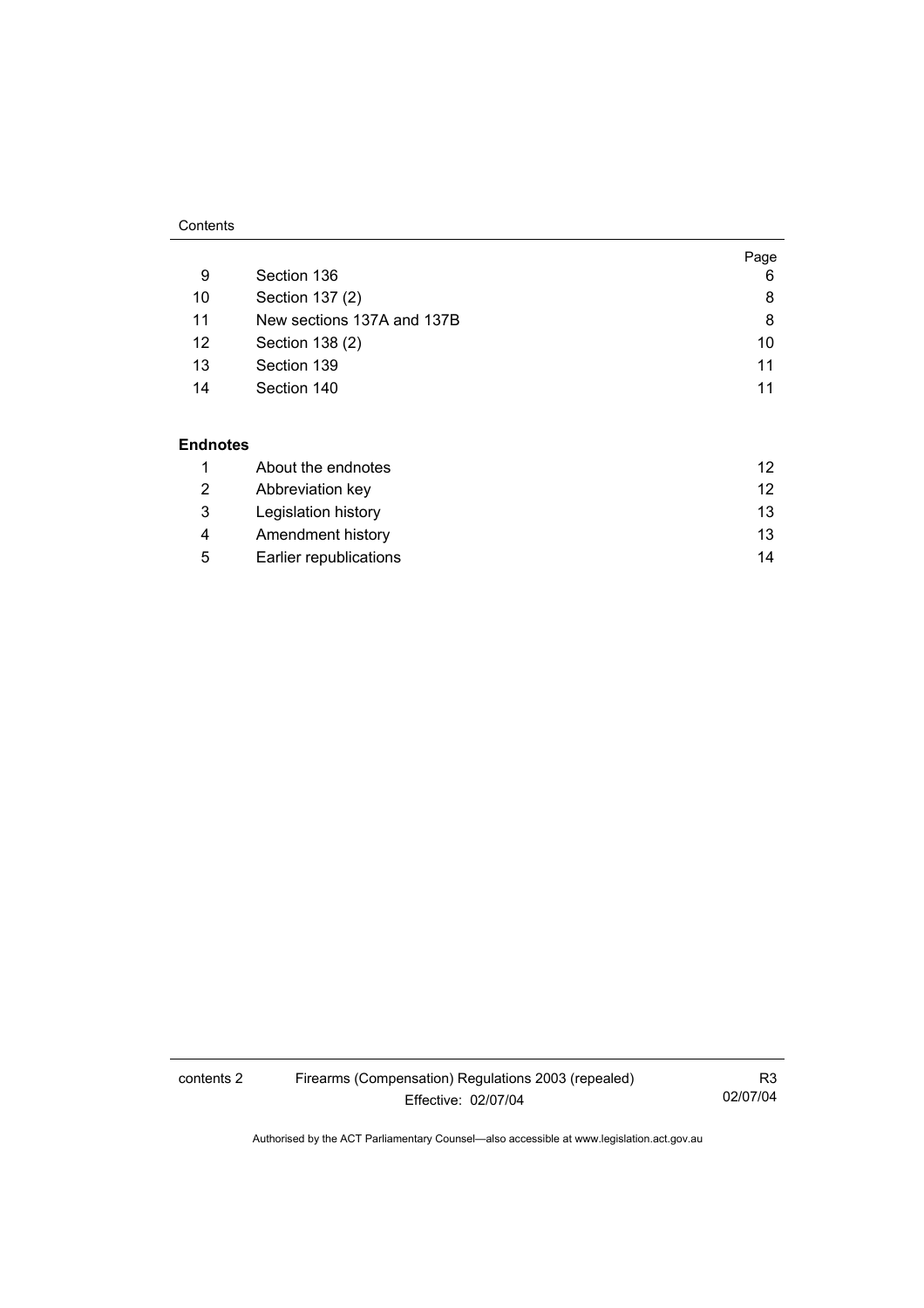

# **Firearms (Compensation) Regulations 2003 (repealed)**

made under the

I

**Firearms Act 1996** 

R3 02/07/04 Firearms (Compensation) Regulations 2003 (repealed) Effective: 02/07/04

page 1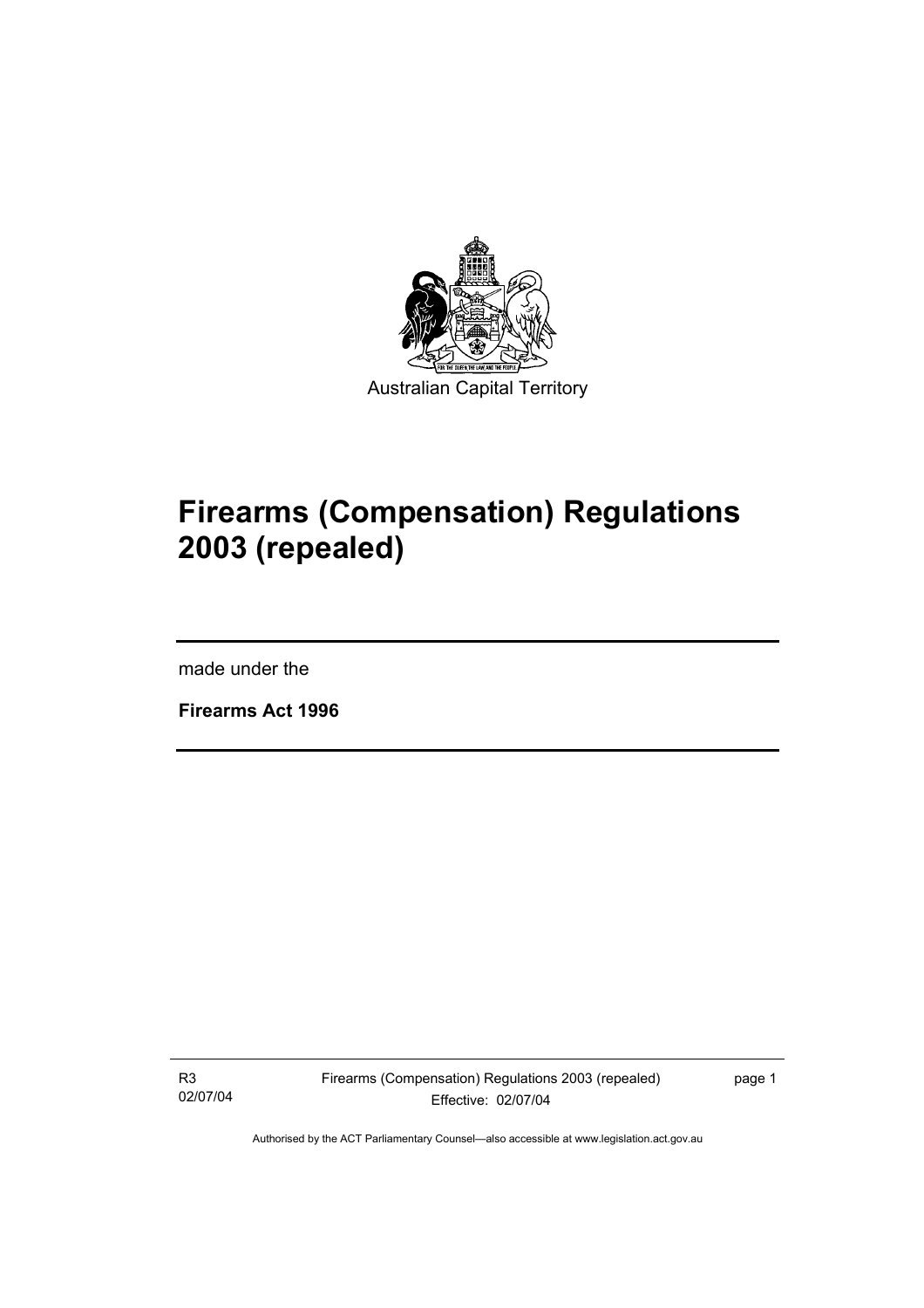## Part 1 **Preliminary**

Regulation 1

# Part 1 **Preliminary**

## **1 Name of regulations**

These regulations are the *Firearms (Compensation) Regulations 2003*.

# **3 Application of pt 2**

Part 2 applies in relation to a pistol, and an accessory or major part for a pistol, for which a person is entitled to compensation under the Act, part 12 (Transitional provisions).

# **4 Expiry**

These regulations expire on 1 July 2004.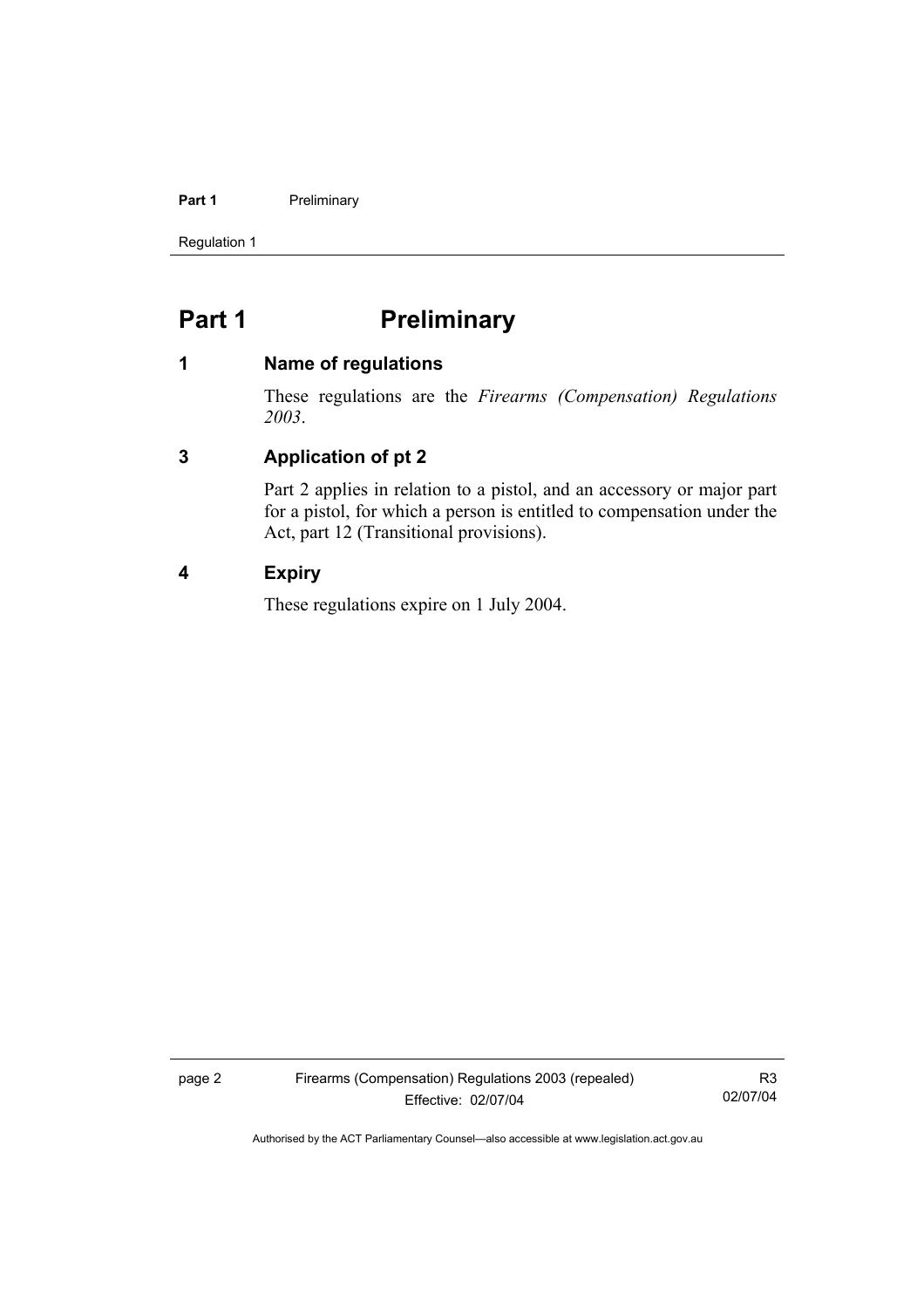## **5 Act modified—pt 2**

This part modifies the *Firearms Act 1996*, part 12 (Transitional provisions).

## **6 Section 129**

*substitute* 

## **129 Definitions for pt 12**

In this part:

*accessory*, for a pistol, does not include a cap, jacket, carry bag, glove, safety glasses or a similar item.

## *amnesty period*—

- (a) means the period after 30 June 2003 and before 1 January 2004; and
- (b) for the following provisions—includes the period beginning on 5 January 2004 and ending at 12 noon on 10 January 2004:
	- section 132 (Temporary amnesty for possession of prohibited pistols by licensed target pistol shooters)
	- section 135 (Compensation for surrendered prohibited pistols—licensed pistol shooters)
	- section 135A (Compensation for surrendered accessories and major parts—licensed pistol shooters)
	- section 136 (Compensation for licensed firearms dealers prohibited pistols)
	- section 136A (Compensation for licensed firearms dealers—other items)

page 3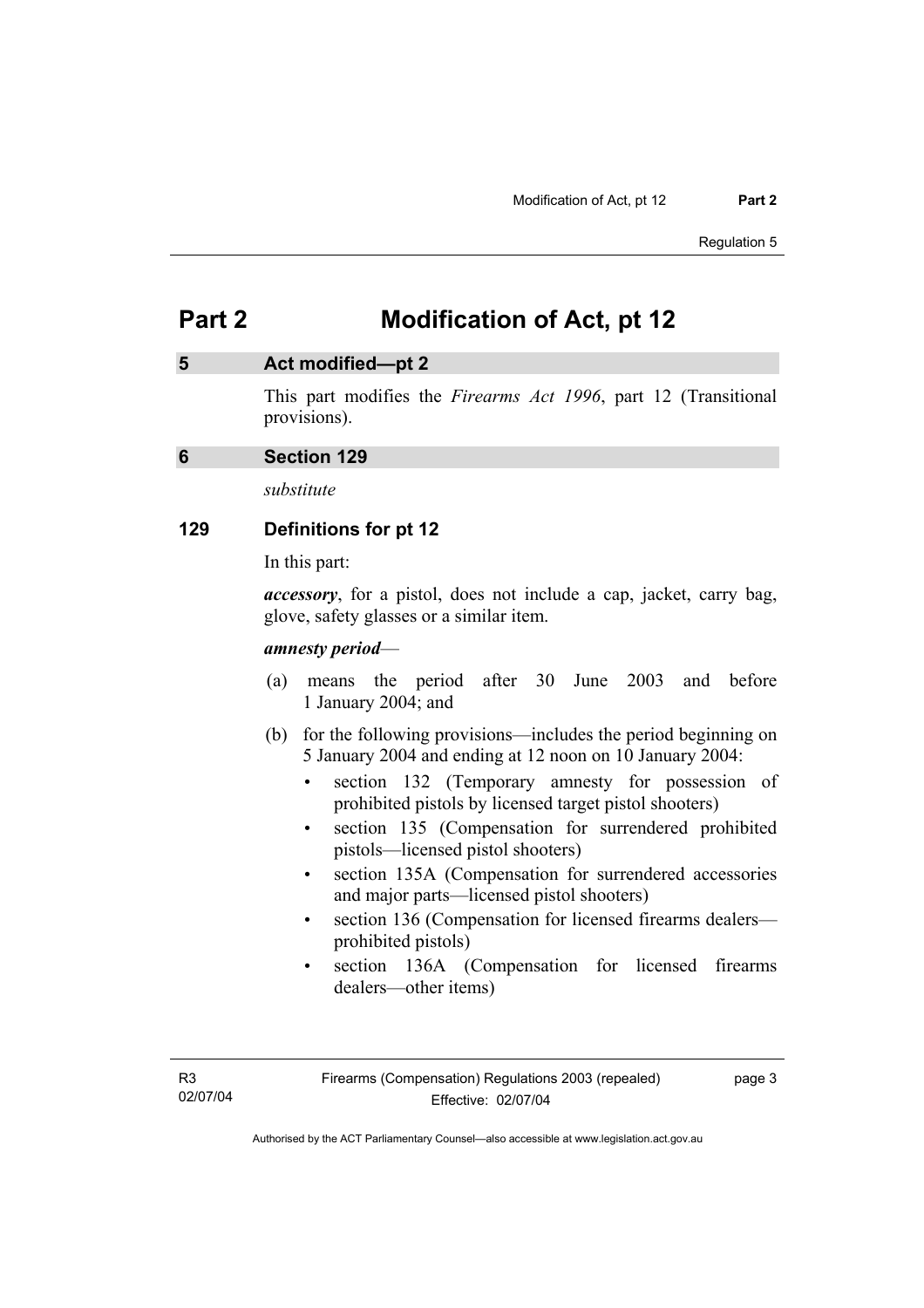Regulation 7

- section 137 (Compensation and mandatory licence disqualification—licensed pistol shooters withdrawing from pistol shooting)
- section 137B (Compensation for licensed pistol shooters withdrawing from pistol shooting—other items).

*major part*, for a pistol, includes a slide, barrel, revolving chamber, trigger assembly, frame and magazine.

*National Valuation List* means a National Valuation List, as amended from time to time, on the web site at www.handgunbuyback.gov.au.

*valuation list*, for a pistol, or an accessory or major part for a pistol, means the National Valuation List (if any) applying to the pistol, accessory or major part.

*valuation panel* means the panel established under section 140.

## **7 Section 135 (2)**

*substitute* 

- (2) The person is entitled to payment of the following amount of compensation for the pistol:
	- (a) if a valuation list applies to the pistol—the amount worked out in accordance with the list; or
	- (b) if a valuation list does not apply to the pistol—the amount assessed by the valuation panel.
- (3) However, if a valuation list applies to the pistol and the person asks a police officer to arrange for the pistol's value to be assessed by the valuation panel, the person is entitled to payment of the amount of compensation assessed by the valuation panel.

## **8 New section 135A**

*insert* 

page 4 Firearms (Compensation) Regulations 2003 (repealed) Effective: 02/07/04

R3 02/07/04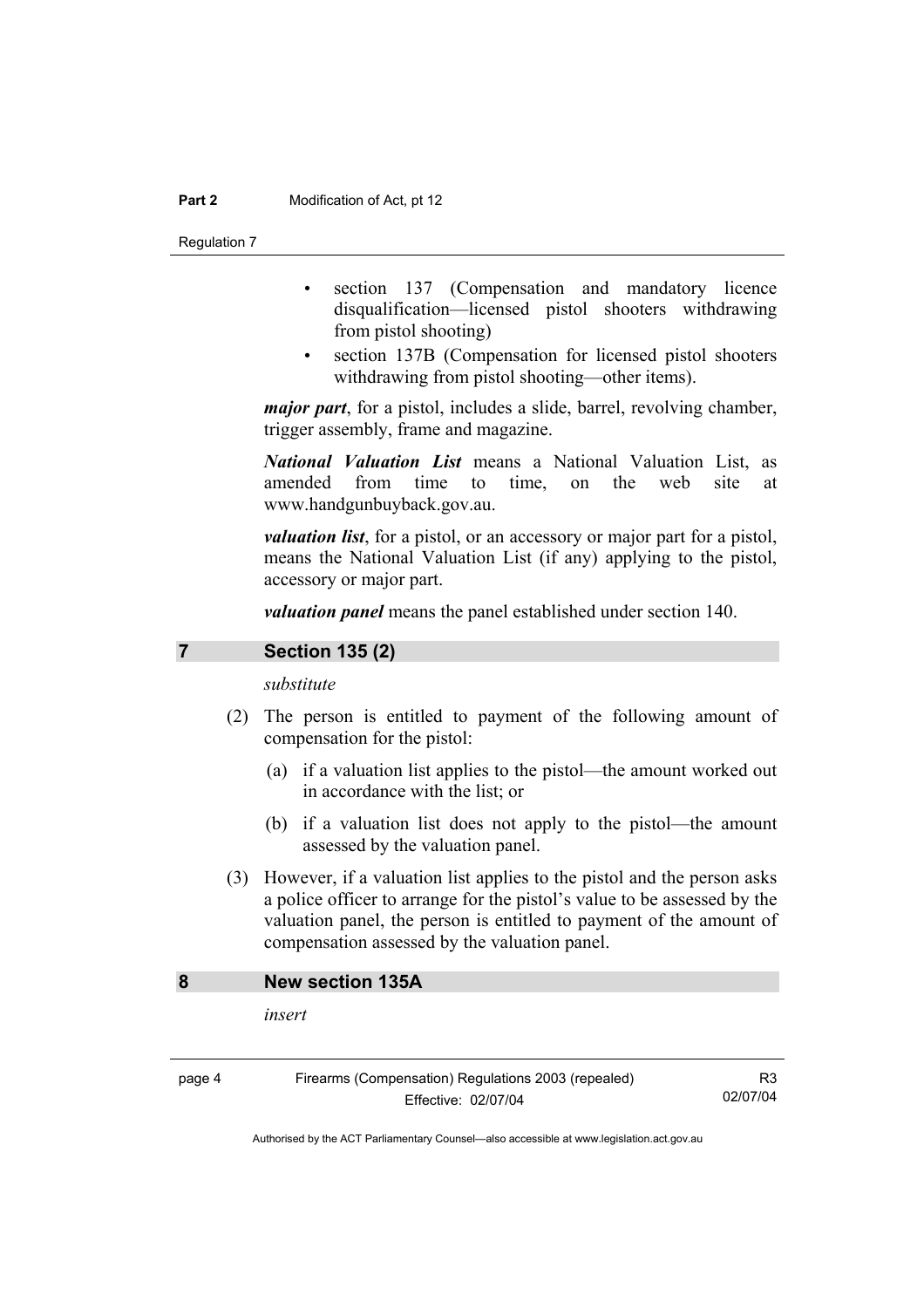## **135A Compensation for surrendered accessories and major parts—licensed pistol shooters**

(1) In this section:

*related item*, for a person, means—

- (a) a major part of, or a major part designed for use with, a pistol for which the person is entitled to compensation under section 135; or
- (b) an accessory (including a special holster) that is—
	- (i) specific to a pistol for which the person is entitled to compensation under section 135; and
	- (ii) directly related to the person's participation in pistol shooting; or
- (c) a major part of, or major part designed for use with, a prohibited pistol that is no longer owned by the person but that has been registered in the person's name.
- (2) This section applies to a person if—
	- (a) section 135 applies to the person; and
	- (b) the person surrenders a related item owned by the person to a police officer during the amnesty period.
- (3) The person is entitled to payment of the following amount of compensation for the related item:
	- (a) if a valuation list applies to the item—the amount worked out in accordance with the list; or
	- (b) if a valuation list does not apply to the item—the amount assessed by the valuation panel.
- (4) However, if a valuation list applies to the item but the person asks a police officer to arrange for the item's value to be assessed by the

page 5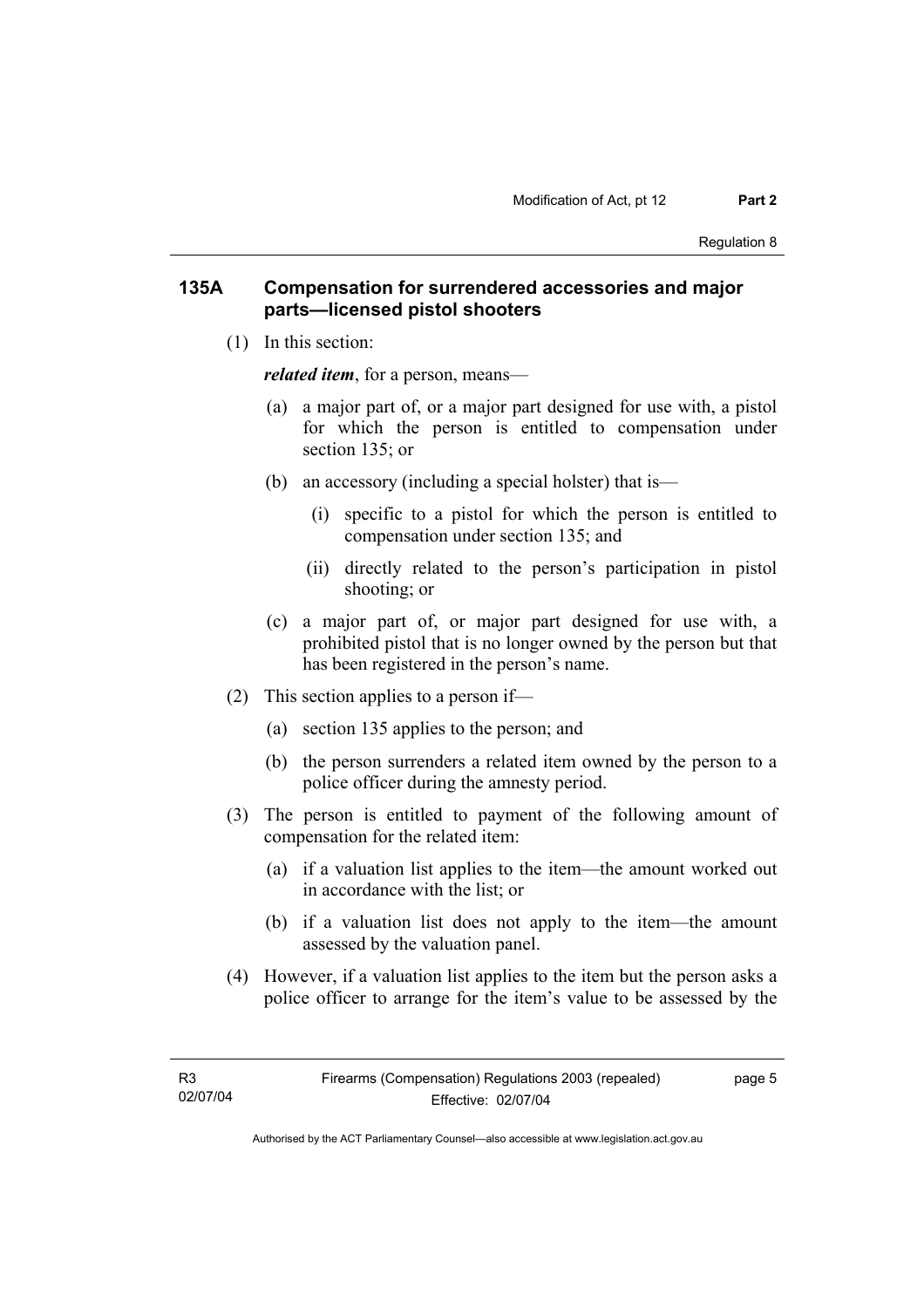Regulation 9

valuation panel, the person is entitled to payment of the amount of compensation assessed by the valuation panel.

- (5) For this section, the person or a police officer may ask the valuation panel to decide whether a thing is a related item for the person.
- (6) The valuation panel's decision applies to the working out of the amount of compensation to which the person is entitled to under this section.

## **9 Section 136**

*substitute* 

## **136 Compensation for licensed firearms dealers—prohibited pistols**

- (1) This section applies to a prohibited pistol owned by a licensed firearms dealer if—
	- (a) the dealer acquired or ordered the pistol before 20 December 2002; and
	- (b) the dealer surrenders the pistol to a police officer during the amnesty period.
- (2) The dealer is entitled to payment of the following amount of compensation for the pistol:
	- (a) if the pistol was imported by the dealer—the total of the customs value of the pistol determined in accordance with the *Customs Act 1901* (Cwlth), section 159 and 20% of that determined customs value;
	- (b) in any other case—
		- (i) if a valuation list applies to the pistol—the amount worked out in accordance with the list; or
		- (ii) if a valuation list does not apply to the pistol—the amount assessed by the valuation panel.

| Firearms (Compensation) Regulations 2003 (repealed)<br>page 6 |                     | R3       |
|---------------------------------------------------------------|---------------------|----------|
|                                                               | Effective: 02/07/04 | 02/07/04 |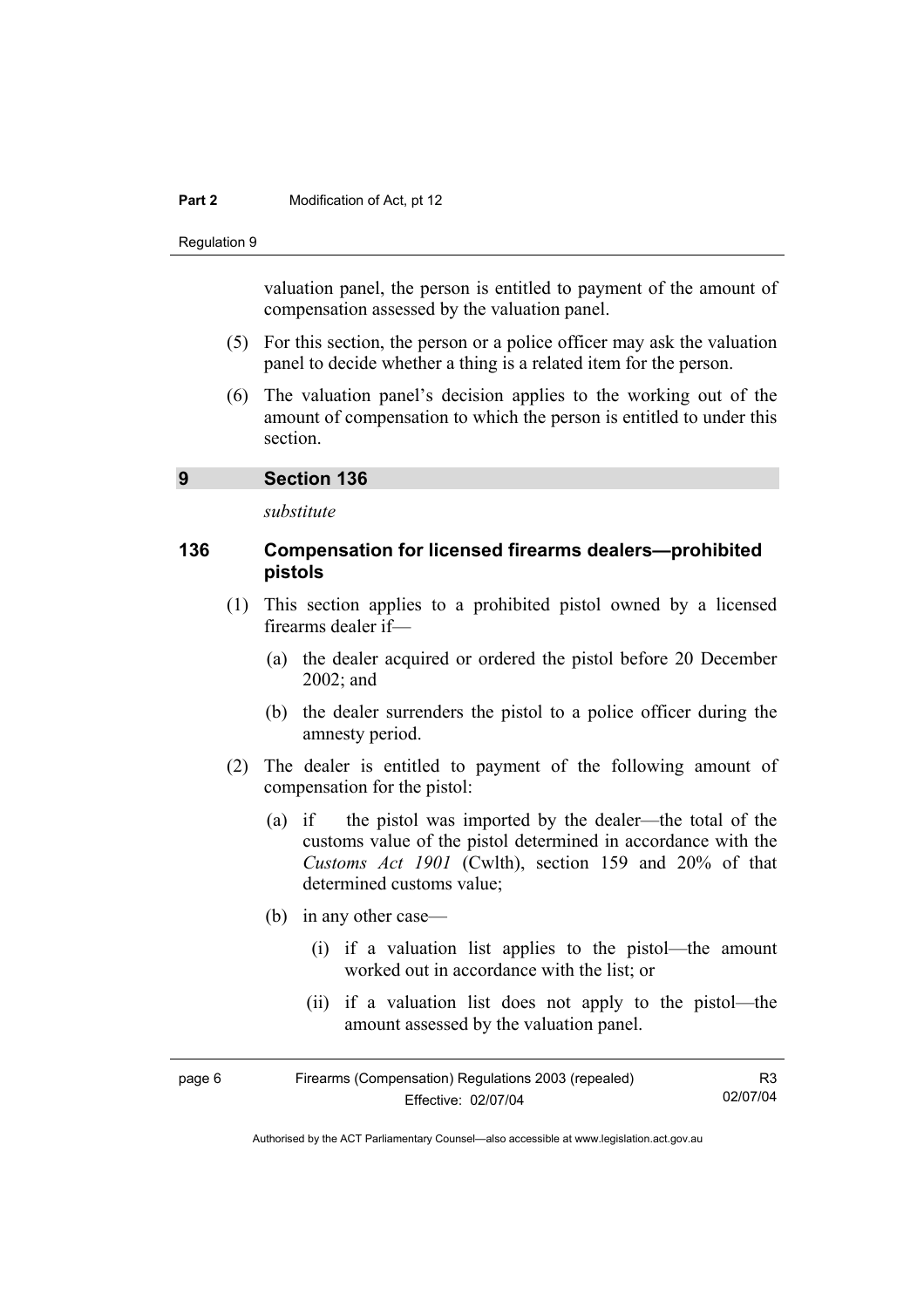(3) However, if a valuation list applies to the pistol but the dealer asks a police officer to arrange for the pistol's value to be assessed by the valuation panel, the dealer is entitled to payment of the amount of compensation assessed by the valuation panel.

## **136A Compensation for licensed firearms dealers—other items**

(1) In this section:

*related item* means—

- (a) any part or accessory for a prohibited pistol that can be used only for a prohibited pistol; or
- (b) commercially available factory-loaded ammunition that can be used only by a prohibited pistol.
- (2) This section applies to a licensed firearms dealer if—
	- (a) the dealer acquired or ordered a related item before 20 December 2002; and
	- (b) the dealer surrenders the item to a police officer during the amnesty period.
- (3) For each particular kind of related item surrendered by the dealer, the dealer is entitled to payment of the amount of compensation worked out in accordance with subsection (4) or (5) for a quantity of the item that is not more than a commercially viable stock level for the item.
- (4) The amount of compensation payable to the dealer for a related item is as follows:
	- (a) if the item was imported by the dealer—the total of the customs value of the item determined in accordance with the *Customs Act 1901* (Cwlth), section 159 and 20% of that determined customs value;
	- (b) in any other case—

page 7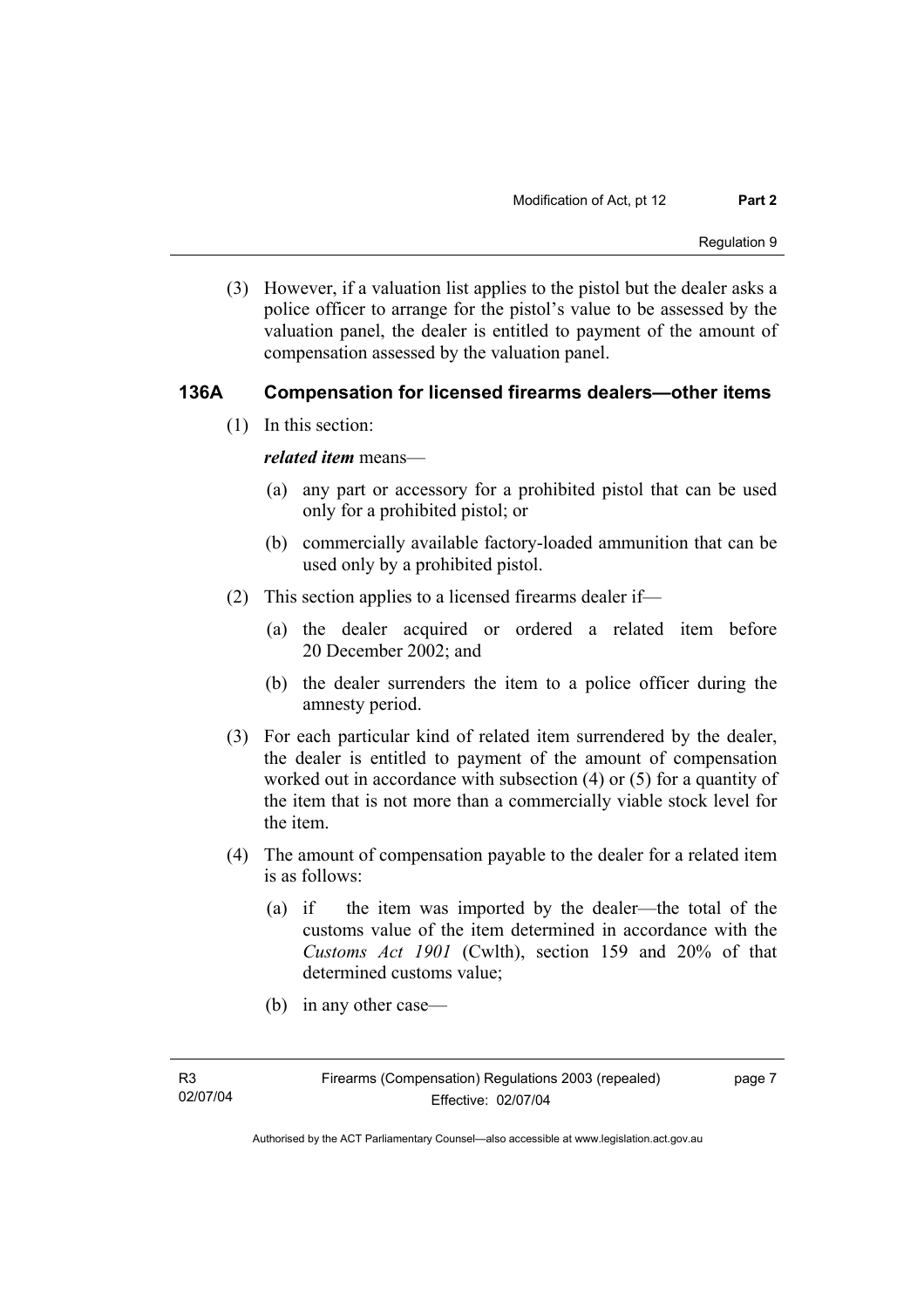- (i) if a valuation list applies to the item—the amount worked out in accordance with the list; or
- (ii) if a valuation list does not apply to the item—the amount assessed by the valuation panel.
- (5) However, if a valuation list applies to the item but the dealer asks a police officer to arrange for the item's value to be assessed by the valuation panel, amount of compensation payable to the dealer is the amount assessed by the valuation panel.
- (6) For this section, the person or a police officer may ask the valuation panel to decide whether—
	- (a) a thing is a related item for the dealer; or
	- (b) the quantity of a related item that is a commercially viable stock level for the item.
- (7) The valuation panel's decision applies to the working out of the amount of compensation to which the dealer is entitled to under this section.

| 10 | <b>Section 137 (2)</b>     |
|----|----------------------------|
|    | omit                       |
| 11 | New sections 137A and 137B |
|    | insert                     |

# **137A Compensation for licensed pistol shooters withdrawing from pistol shooting—pistols**

(1) This section applies to a person to whom section 137 applies.

R3 02/07/04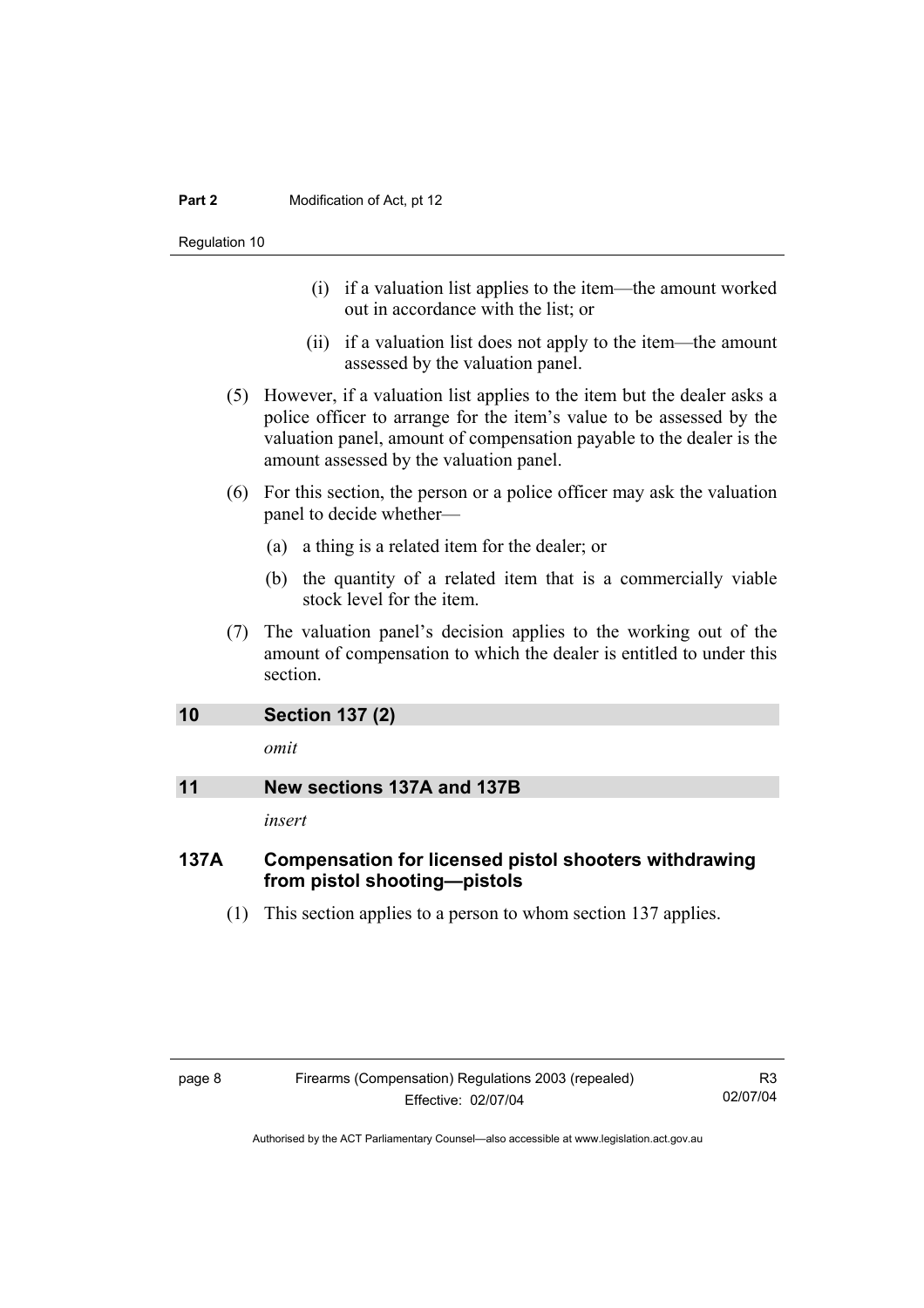- (2) The person is entitled to payment of the following amount of compensation for each pistol surrendered by the person under section 137:
	- (a) if a valuation list applies to the pistol—the amount worked out in accordance with the list; or
	- (b) if a valuation list does not apply to the pistol—the amount assessed by the valuation panel.
- (3) However, if a valuation list applies to the pistol and the person asks a police officer to arrange for the pistol's value to be assessed by the valuation panel, the person is entitled to payment of the amount of compensation assessed by the valuation panel.

# **137B Compensation for licensed pistol shooters withdrawing from pistol shooting—other items**

(1) In this section:

*related item*, for a person, means—

- (a) a major part of, or a major part designed for use with, a pistol for which the person is entitled to compensation under section 137; or
- (b) an accessory (including a special holster) that is—
	- (i) specific to a pistol for which the person is entitled to compensation under section 137; and
	- (ii) directly related to the person's participation in pistol shooting; or
- (c) a major part of, or major part designed for use with, a prohibited pistol that is no longer owned by the person but that has been registered in the person's name.
- (2) This section applies to a person if—
	- (a) section 137 applies to the person; and

| R3       |  |
|----------|--|
| 02/07/04 |  |

page 9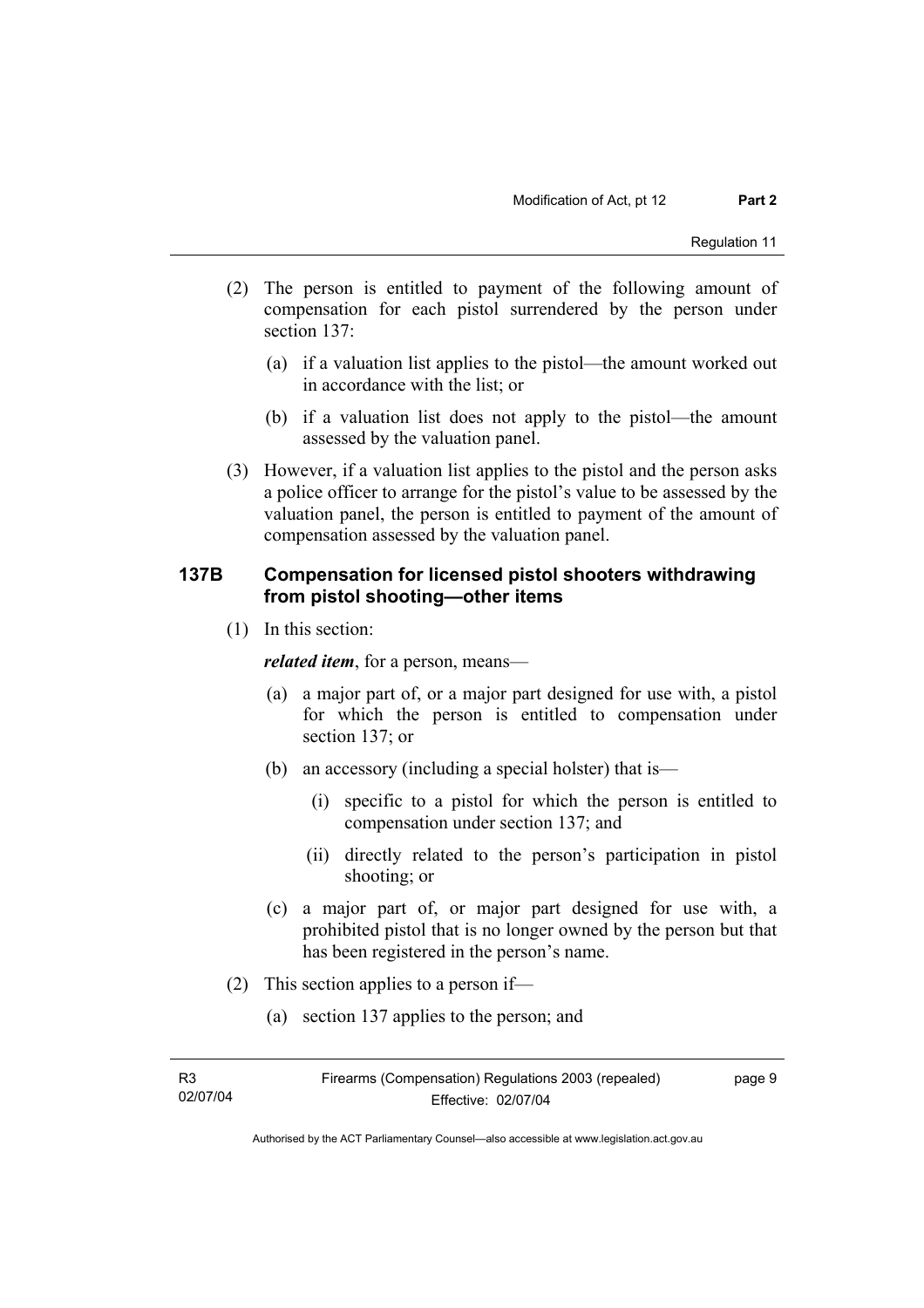Regulation 12

- (b) the person surrenders a related item owned by the person to a police officer during the amnesty period.
- (3) The person is entitled to payment of the following amount of compensation for the related item:
	- (a) if a valuation list applies to the item—the amount worked out in accordance with the list; or
	- (b) if a valuation list does not apply to the item—the amount assessed by the valuation panel.
- (4) However, if a valuation list applies to the item but the person asks a police officer to arrange for the item's value to be assessed by the valuation panel, the person is entitled to payment of the amount of compensation assessed by the valuation panel.
- (5) For this section, the person or a police officer may ask the valuation panel to decide whether a thing is a related item for the person.
- (6) The valuation panel's decision applies to the working out of the amount of compensation to which the person is entitled to under this section.

## **12 Section 138 (2)**

*substitute* 

- (2) The person is entitled to payment of the following amount of compensation for the pistol:
	- (a) if a valuation list applies to the pistol—the amount worked out in accordance with the list; or
	- (b) if a valuation list does not apply to the pistol—the amount assessed by the valuation panel.
- (2A) However, if a valuation list applies to the pistol and the person asks a police officer to arrange for the pistol's value to be assessed by the valuation panel, the person is entitled to payment of the amount of compensation assessed by the valuation panel.

| page 10 | R3                  |          |
|---------|---------------------|----------|
|         | Effective: 02/07/04 | 02/07/04 |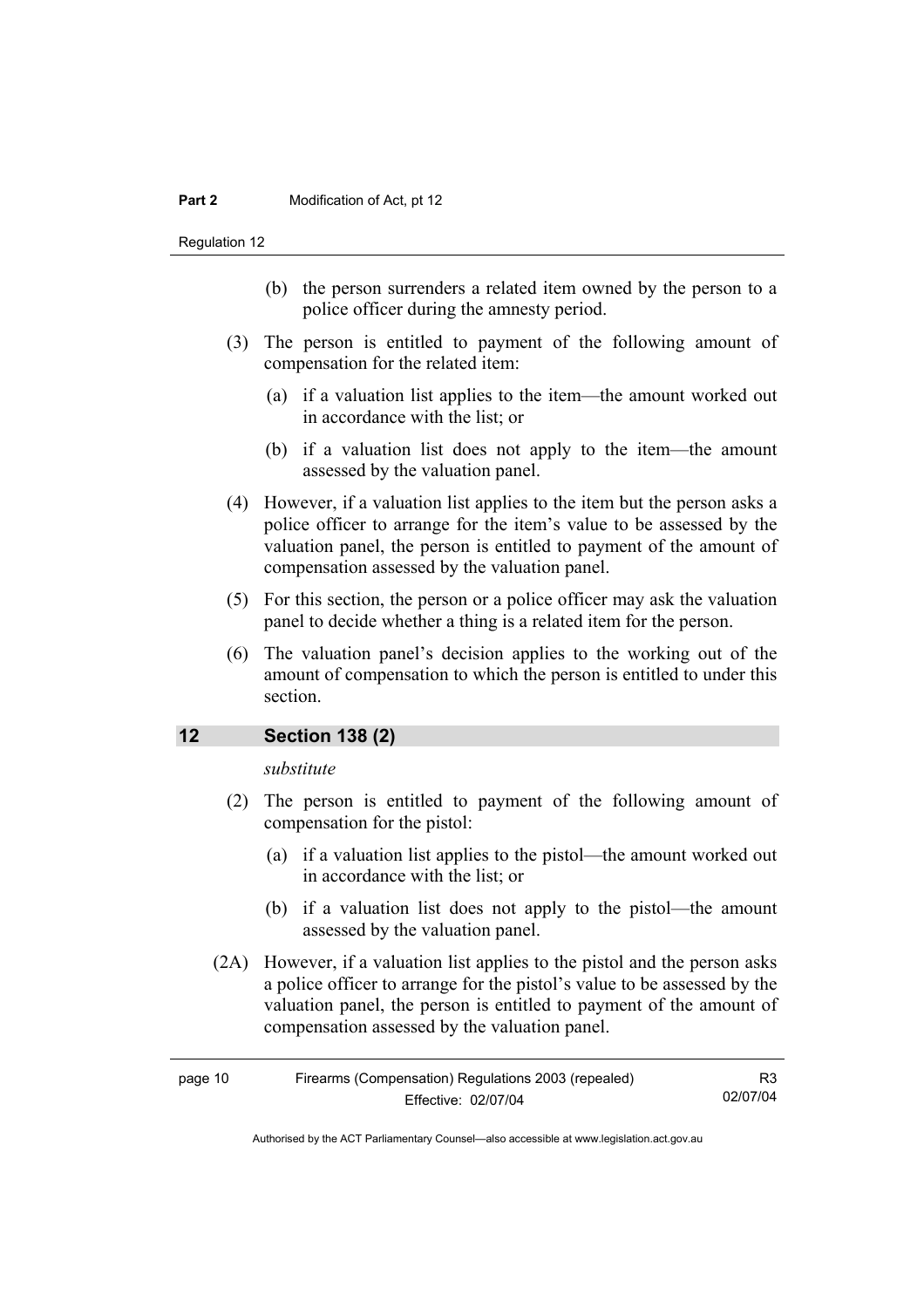Regulation 13

# **13 Section 139**

*omit* 

## **14 Section 140**

*substitute* 

## **140 Valuation panel**

- (1) The chief executive must arrange for the establishment of a valuation panel constituted by—
	- (a) 4 firearms dealers licensed under the *Firearms Act 1996* (NSW); and
	- (b) 1 police officer exercising functions in relation to the surrender of pistols under this part; and
	- (c) 1 police officer experienced in firearm ballistics.

*Note* For the making of appointments, see Legislation Act, div 19.3.

- (2) The quorum for a meeting of the panel is 1 firearms dealer and 1 police officer.
- (3) The panel has the functions given to it by this part.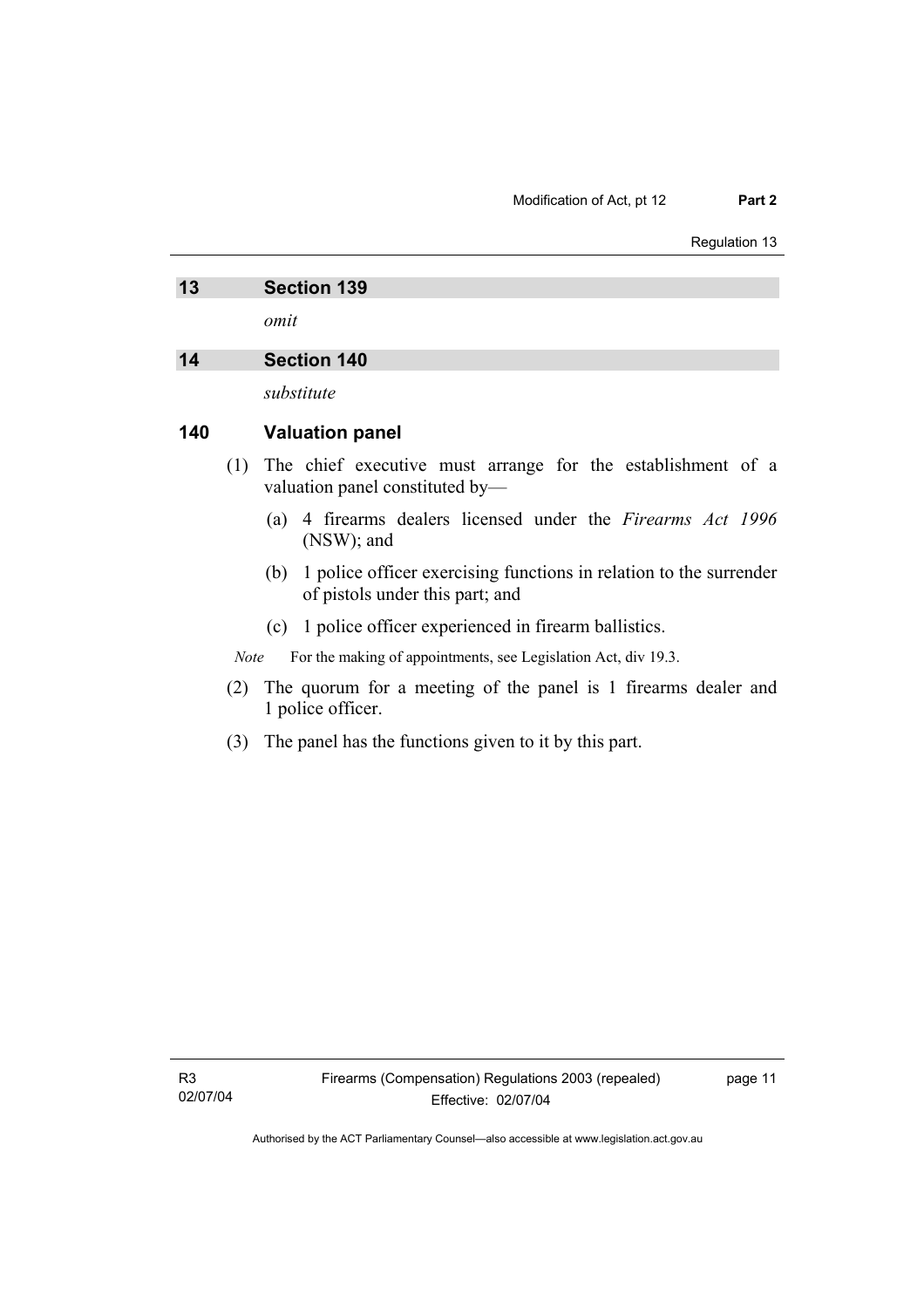### **Endnotes**

1 About the endnotes

# **Endnotes**

# **1 About the endnotes**

Amending and modifying laws are annotated in the legislation history and the amendment history. Current modifications are not included in the republished law but are set out in the endnotes.

Not all editorial amendments made under the *Legislation Act 2001*, part 11.3 are annotated in the amendment history. Full details of any amendments can be obtained from the Parliamentary Counsel's Office.

Uncommenced amending laws and expiries are listed in the legislation history and the amendment history. These details are underlined. Uncommenced provisions and amendments are not included in the republished law but are set out in the last endnote.

If all the provisions of the law have been renumbered, a table of renumbered provisions gives details of previous and current numbering.

The endnotes also include a table of earlier republications.

| $am = amended$<br>$amdt = amendment$<br>$ch = chapter$<br>$cl = clause$<br>$def = definition$<br>$dict = dictionary$<br>disallowed = disallowed by the Legislative<br>Assembly<br>$div = division$<br>$exp = expires/expired$<br>$Gaz = Gazette$<br>$hda =$ heading<br>IA = Interpretation Act 1967<br>ins = inserted/added<br>$LA =$ Legislation Act 2001<br>$LR =$ legislation register<br>LRA = Legislation (Republication) Act 1996<br>$mod = modified/modification$<br>$o = order$ | $ord = ordinance$<br>orig = original<br>par = paragraph/subparagraph<br>$pres = present$<br>$prev = previous$<br>$(\text{prev})$ = previously<br>$pt = part$<br>$r = rule/subrule$<br>$reg = regulation/subregulation$<br>$renum = renumbered$<br>$reloc = relocated$<br>$R[X]$ = Republication No<br>$RI = reissue$<br>s = section/subsection<br>$sch = schedule$<br>$sdiv = subdivision$<br>$sub =$ substituted<br>SL = Subordinate Law<br>underlining = whole or part not commenced |
|-----------------------------------------------------------------------------------------------------------------------------------------------------------------------------------------------------------------------------------------------------------------------------------------------------------------------------------------------------------------------------------------------------------------------------------------------------------------------------------------|----------------------------------------------------------------------------------------------------------------------------------------------------------------------------------------------------------------------------------------------------------------------------------------------------------------------------------------------------------------------------------------------------------------------------------------------------------------------------------------|
| om = omitted/repealed                                                                                                                                                                                                                                                                                                                                                                                                                                                                   | or to be expired                                                                                                                                                                                                                                                                                                                                                                                                                                                                       |
|                                                                                                                                                                                                                                                                                                                                                                                                                                                                                         |                                                                                                                                                                                                                                                                                                                                                                                                                                                                                        |

## **2 Abbreviation key**

page 12 Firearms (Compensation) Regulations 2003 (repealed) Effective: 02/07/04

R3 02/07/04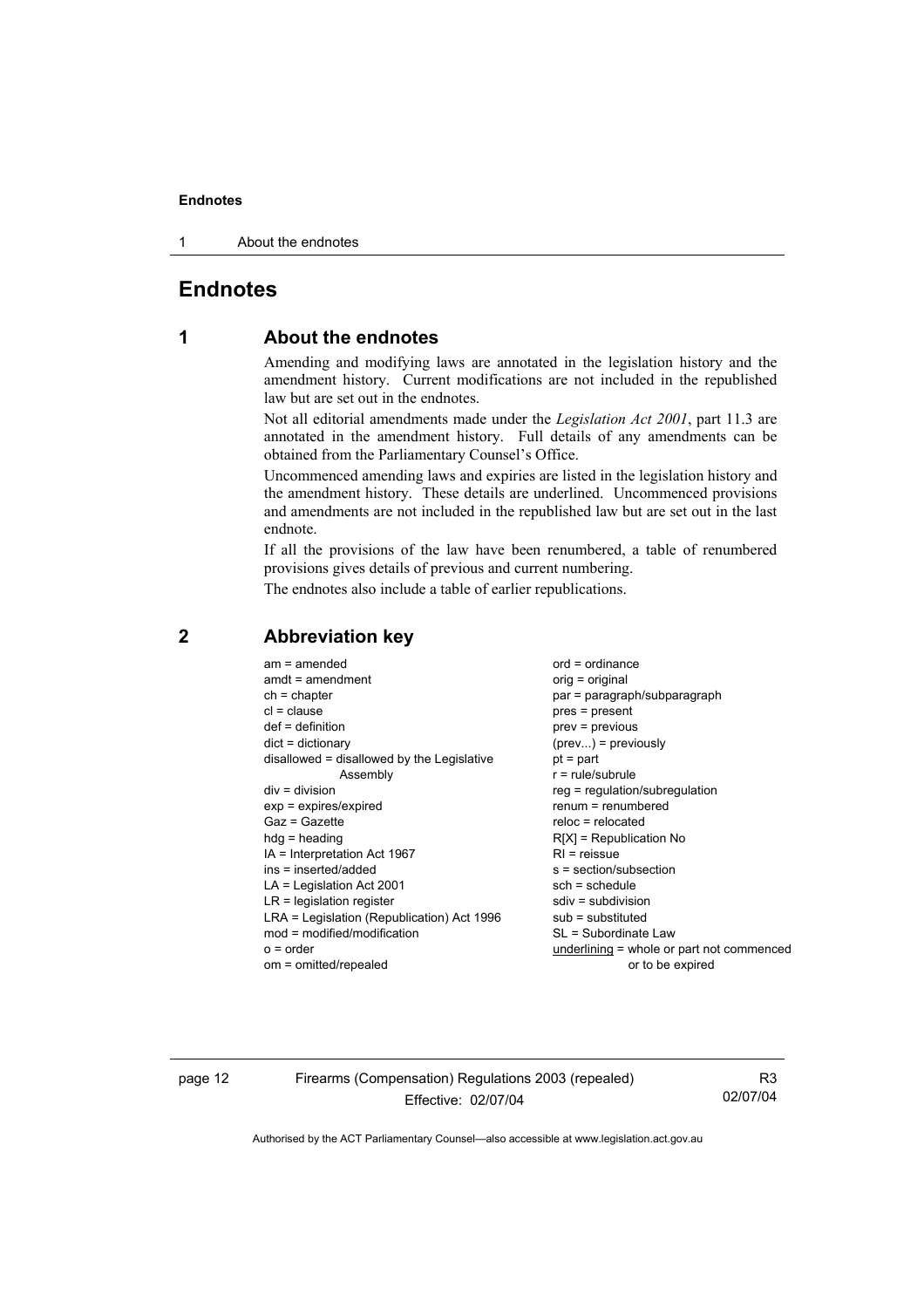#### **Endnotes**

## **3 Legislation history**

```
Firearms (Compensation) Regulations 2003 SL2003-28 
notified LR 28 August 2003 
reg 1, reg 2 commenced 28 August 2003 (LA s 75 (1)) 
remainder commenced 29 August 2003 (reg 2) 
Note SL exp 1 July 2004 (see SL2003-28 reg 4).
```
as amended by

## **Firearms (Extension of Amnesty) Amendment Regulations 2004 (No 1) SL2004-3**

notified LR 19 January 2004 reg 1, reg 2 commenced 19 January 2004 (LA s 75 (1)) remainder commenced 20 January 2004 (reg 2)

## **4 Amendment history**

**Commencement**  reg 2 om LA s 89 (4) **Section 129**  reg 6 am SL2004-3 reg 4 **Amendment of Firearms Regulations**  pt  $3$  hdg om LA s  $89$  (3) **Regulations amended—pt 3**  reg 15 om LA s 89 (3) **Regulation 4**  reg 16 om LA s 89 (3) **Regulation 4 (b) to (f)**  reg 17 om LA s 89 (3) **Regulation 29 (2) (a) (ii)**  reg 18 om LA s 89 (3)

R3 02/07/04 page 13